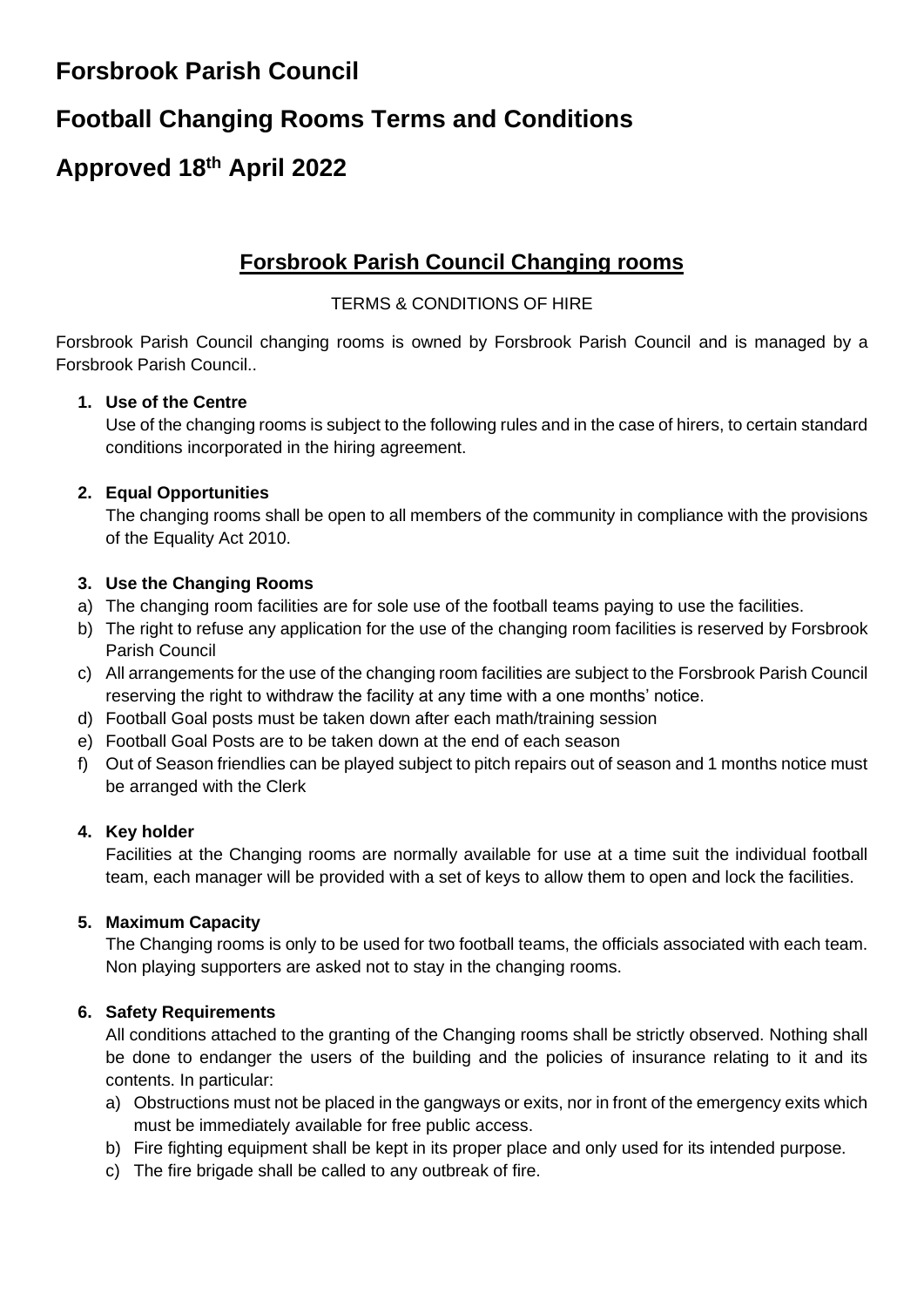- d) Highly flammable substances shall not be brought into or used in any part of the building.
- e) No unauthorised heating appliances shall be used on the premises.
- f) The First Aid box and accident book shall be readily available to all users of the premises. All electrical equipment brought onto the premises shall comply with the current Electricity at Work Regulations. Each item must be Portable Appliance Tested by a certified electrician.
- g) There is a No Smoking policy throughout the building and its environs.

#### **7. Supervision**

The hirer or person in charge of the football team shall not be under 18 years of age and shall be on the premises for the entire period whilst the changing rooms are in use.

#### **8. Intoxicating Liquor**

Must not be on the premises at any time.

#### **9. Storage**

The Football Changing rooms must be kept clear of football kits and clothing and other items unless arranged with the Clerk beforehand.

#### **10. Loss of Property**

The Parish Council cannot accept responsibility for damage to or loss or theft.

#### **11. Car Parking**

The Football Team and supporters can use the carpark provided, this must be clear of cars and secured by the end of the game.

#### **12. Nuisance**

- a) Litter shall not be left in or about the Football Changing Rooms.
- b) Except in the case of guide dogs for the blind or deaf, dogs shall not be admitted into the football changing rooms.
- c) Foul and abusive language will not be excepted and we ask that the neighbouring properties are considered by supporters.

#### **13. Cleaning & Security/Care of Centre**

All use of the football changing rooms premises & facilities is subject to the hirers accepting responsibility for returning furniture / equipment to their original position and for securing doors/windows of the premises as directed by the manager. All hirers shall leave the premises & surrounds in a clean & tidy condition.

#### **14. Payment**

Hirers will be required to pay the hire fee in two instalments due in October and February. Failure to pay will result in action taken to recover the debt.

#### **15. Additional Safety Measures**

All hirers must read & be familiar with the Fire Safety Procedures.

All hirers must accept responsibility for the safety of their teams and supporters

It is essential that all access routes, fire alarm panic buttons, gangways, exits & emergency exits are kept clear at all times & free from obstruction. Parents / carers with buggies or pushchairs must ensure that these do not obstruct access to fire alarm panic buttons, gangways, exits & emergency exits.

#### **16. The list of charges for damage incurred is as follows and is not exhaustive**